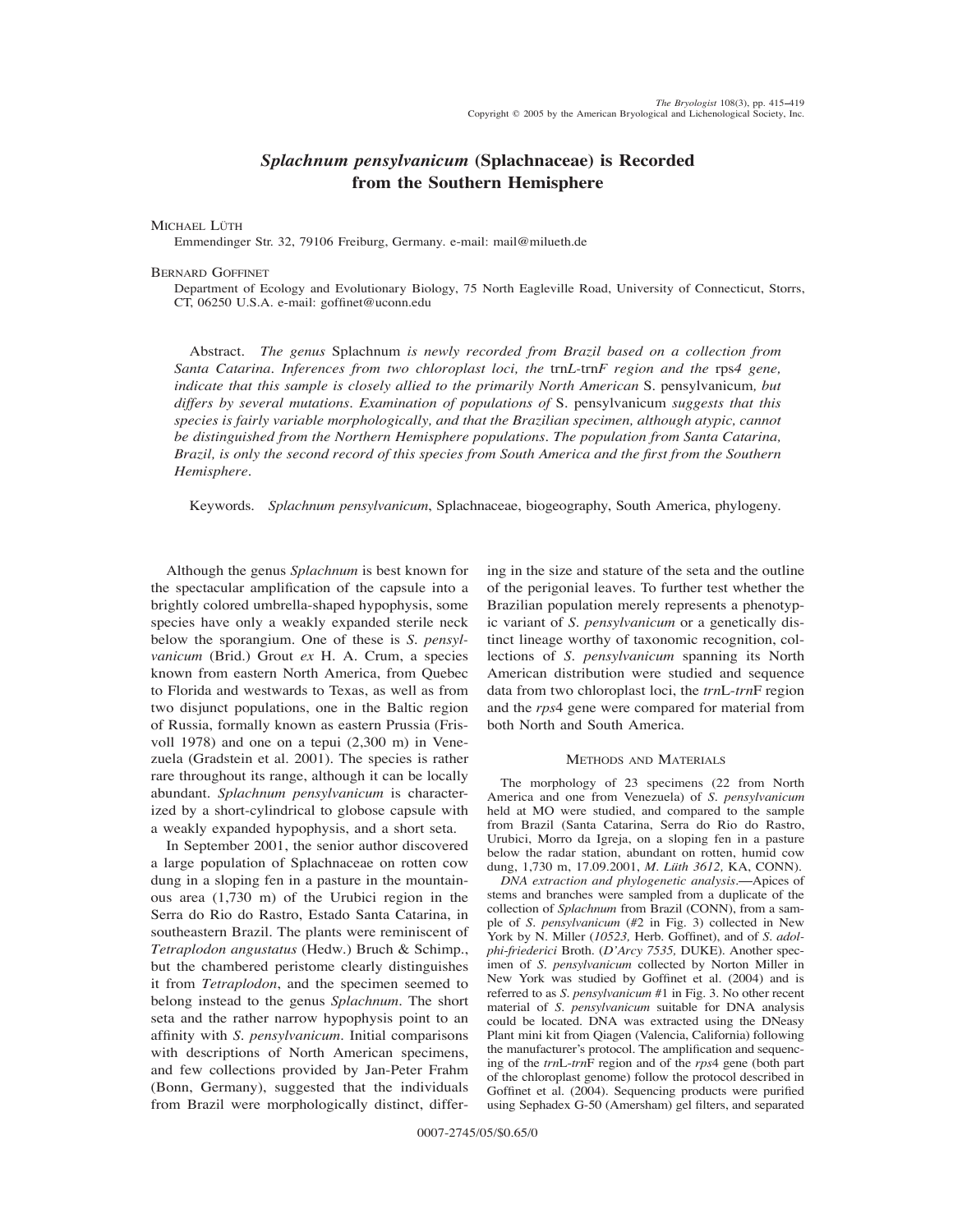by capillary electrophoresis using the ABI Prism<sup> $\text{m}$ </sup> 3100 Genetic Analyzer. Nucleotide sequences were edited using Sequencher 3.1 (Gene Codes Corporation), entered in PAUP\*version 4.0b10 for Macintosh-PPC (Swofford 2002), and manually aligned.

Sequences were added to those obtained for other species of *Splachnum* by Goffinet et al. [2004: *S. ampullaceum* (*rps*4: AY039044/*trn*L-*trn*F: AY039069), *S. luteum* (AY499623/ AY501395), *S. melanocaulon* (AY499624/ AY501396), *S. pensylvanicum*1 (AY039046/AY039071), *S. rubrum* (AY039045/AY039070), *S. sphaericum* (AY499621/ AY501393), *S. vasculosum* (AY499625/ AY501397), and *S. weberbaueri* (AY499622/ AY501394)]. We excluded from the analyses the partial 5'exon of the *trn*L gene, the *trn*F sequences (i.e., the 3' end of the *trn*L-F amplicon), the first 30 bps of the *rps*4 gene and the spacer following the 3' end of the gene. Determining positional homology in the *trn*L sequences took into account the secondary structure proposed by Quandt and Stech (2004).

Phylogenetic inferences were made under the criterion of maximum parsimony, using the branch and bound algorithm as implemented in PAUP 4.0b10, with the option ''furthers'' selected for the type of sequence addition sequence. Gaps were treated as missing data. Support for the branches was estimated using the bootstrap approach (Felsenstein 1985) using a branch and bound algorithm on 10,000 pseudoreplicates with the furthest addition option invoked.

#### RESULTS AND DISCUSSION

*Morphological characters.*—A survey of the populations of *S. pensylvanicum* from North America and Venezuela revealed that *S. pensylvanicum* is variable morphologically, except for the hypophysis, which is never much broader than the urn when dry and only slightly swollen when moist. As indicated by Crum and Anderson (1981), the species can be diagnosed by its seta, which never exceeds one cm in length. In some cases, the seta is very short, barely reaching 1.5 mm (e.g., *Reese 1143*—MO) and the capsule, which is typically exserted, is partially hidden by the periachaetial leaves. When the seta is short it appears more robust compared to the slender stature of the longer setae, but no anatomical differences distinguish the two types. The seta is always composed of a central strand of mostly collapsed cells, and the remaining cells, including the peripheral ones, are thin-walled, as illustrated in Frisvoll (1978). Miller (1994) reported that the seta of *S. pensylvanicum* elongates by a factor of three after the dehiscence of the capsule. Hence the variation in seta length observed among populations may not reflect genotypic variation or phenotypic plasticity but merely developmental stages. The material from Brazil (Figs. 1 & 2), which has setae that are shorter (2–4 mm) than those typically reported for *S. pensylvanicum* (4–9 mm fide Crum & Anderson, 1981) may thus simply represent a growth stage prior to seta elongation.

Crum and Anderson (1981) described the leaves of *S. pensylvanicum* as ''usually long-lanceolate and slenderly long-acuminate (but occasionally obovate and rather abruptly short- to long acuminate)'' with margins ''irregularly but strongly and sharply serrate to almost ciliate-dentate in upper half or somewhat more (occasional leaves entire).'' It is, however, not uncommon to find leaves with small teeth, or with entire margins. In fact we would argue that most upper leaves lack serrations. The basalmost leaves differ from the upper ones in their broad obovate shape and margins with long teeth or cilia, which are reminiscent of some Southern Hemisphere species of *Tayloria*. Such leaves occur also in the Brazilian plants, and it appears as though the development of the leaves followed a heteroblastic series, which is not uncommon in mosses. In one population collected in Texas by Eula Whitehouse in 1950 [*22845*—MO (two duplicates)], branches originating from below the perichaetium on the stems have only well-developed obovate leaves with ciliate margins, which differ strikingly from the narrow and long acuminate cauline leaves. This observation alone suggests that leaf shape may be highly plastic in this species.

The Brazilian population was initially also diagnosed by the shape and the entire margin of the perigonial bracts. However, study of material from throughout the range reveals that, like vegetative leaves, these bracts vary from ovate-lanceolate to nearly round in the outline of their clasping bases, and that serrations along the margins vary from absent to well developed.

In *Splachnum pensylvanicum*, as in related taxa, the perigonia are massive and hold numerous antheridia and paraphyses, surrounded by clasping and long subulate bracts. In some populations (e.g., *Miller 10523*—MO), they seem to be sessile (and thus lateral) on stems that are terminated by a perichaetium. Most often, however, they are produced at the end of slender, very loosely foliate axes. In the Brazilian population, the perigonia are not produced below the perichaetium, but occur on axes that are as long as the female plants. We could not find any evidence that the male axes originated from the female stems. Although *S. pensylvanicum* is described as autoicous (Crum 1966; Crum & Anderson 1981; Miller, 1994), Frisvoll (1978, p. 248) considered the plants to be either unisexual or hermaphroditic. Potential dioicy in the Brazilian population is thus not incompatible with current concepts of *S. pensylvanicum*.

*Comparison of sequence data.* The following sequences were obtained and deposited in Gen-Bank: DQ020138 (*trn*L-F) and DQ020141 (*rps*4) for the sample from Brazil, DQ020139 (*trn*L-F) and DQ020142 (*rps*4) for the sample of *S. pensylvanicum*2 from New York, and DQ020140 (*trn*L-F) for the sample of *S. adolphi*-*friederici*. We were unable to obtain *rps*4 sequences for the latter species. Fur-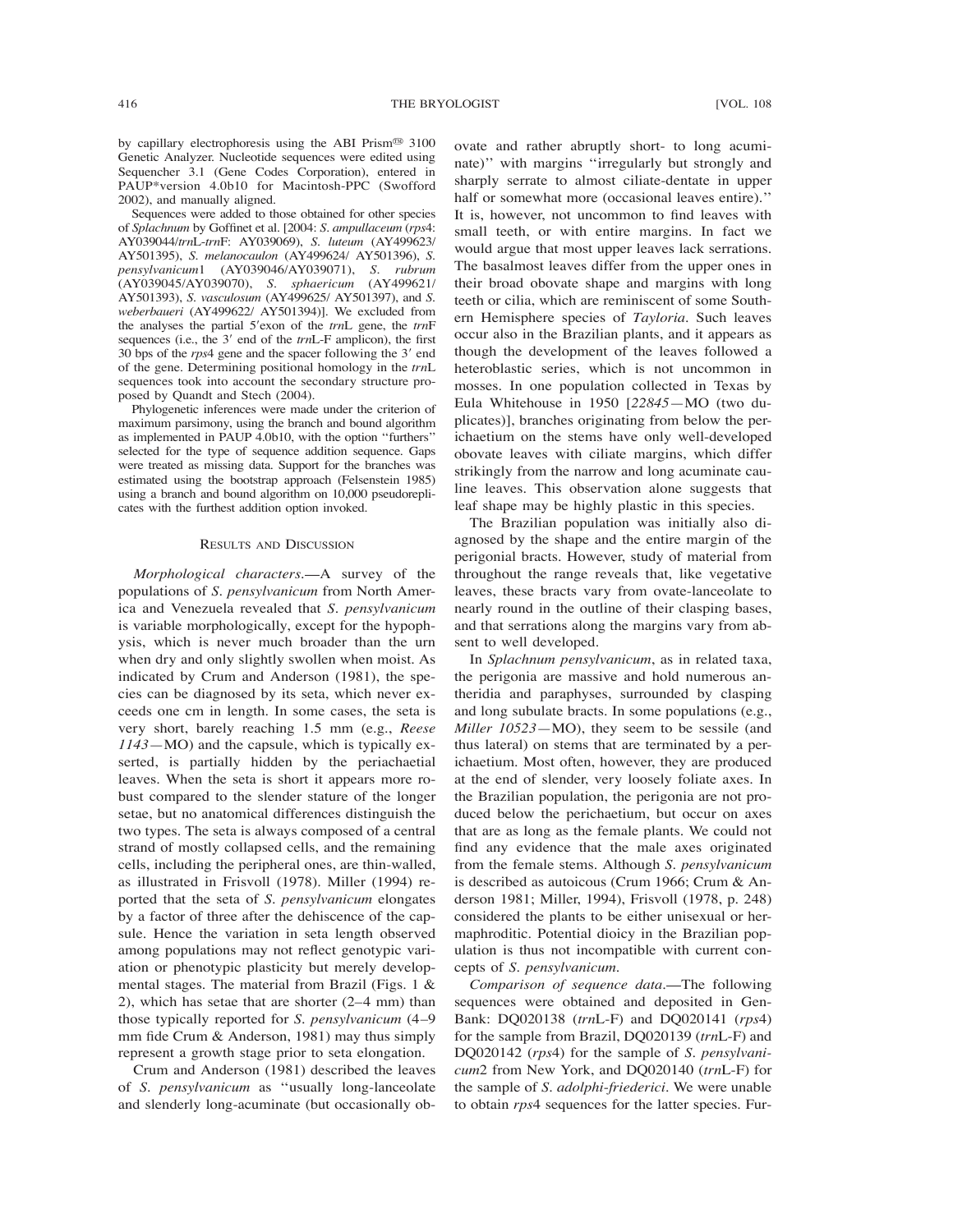

FIGURE 1. *Splachnum pensylvanicum* from Brazil (*Luth* 3612, KA). A. Habit of two male and one female plant. B. Variation in leaf shape along the stem, from lower (left) to upper (right) leaves. C. Basal laminal cells. D. Upper laminal cells of toothed leaf. E. Upper laminal cells of entire-margined leaf. F. Leaf tip. G. Transverse section of costa. H. Transverse section of stem.

thermore the *rps*4 sequences of *S. pensylvanicum* are incomplete, as sample #1 lacks the last 80 nucleotides and sample #2 (the newly sequenced one) lacks 54 nucleotides. These missing portions represent mostly the intergenic spacer, which was excluded from the analysis.

The length of the *trn*L region (i.e., *trn*L intron, *trnL* 3'exon and *trnL-trnF* spacer) varied between 357 (*S. melanocaulon*) and 394 (*S. adolphi*-*friederici*) nucleotides. Based on Quandt and Stech (2004) the *trn*L intron should be considered two nucleotides longer than the length reported by Gof-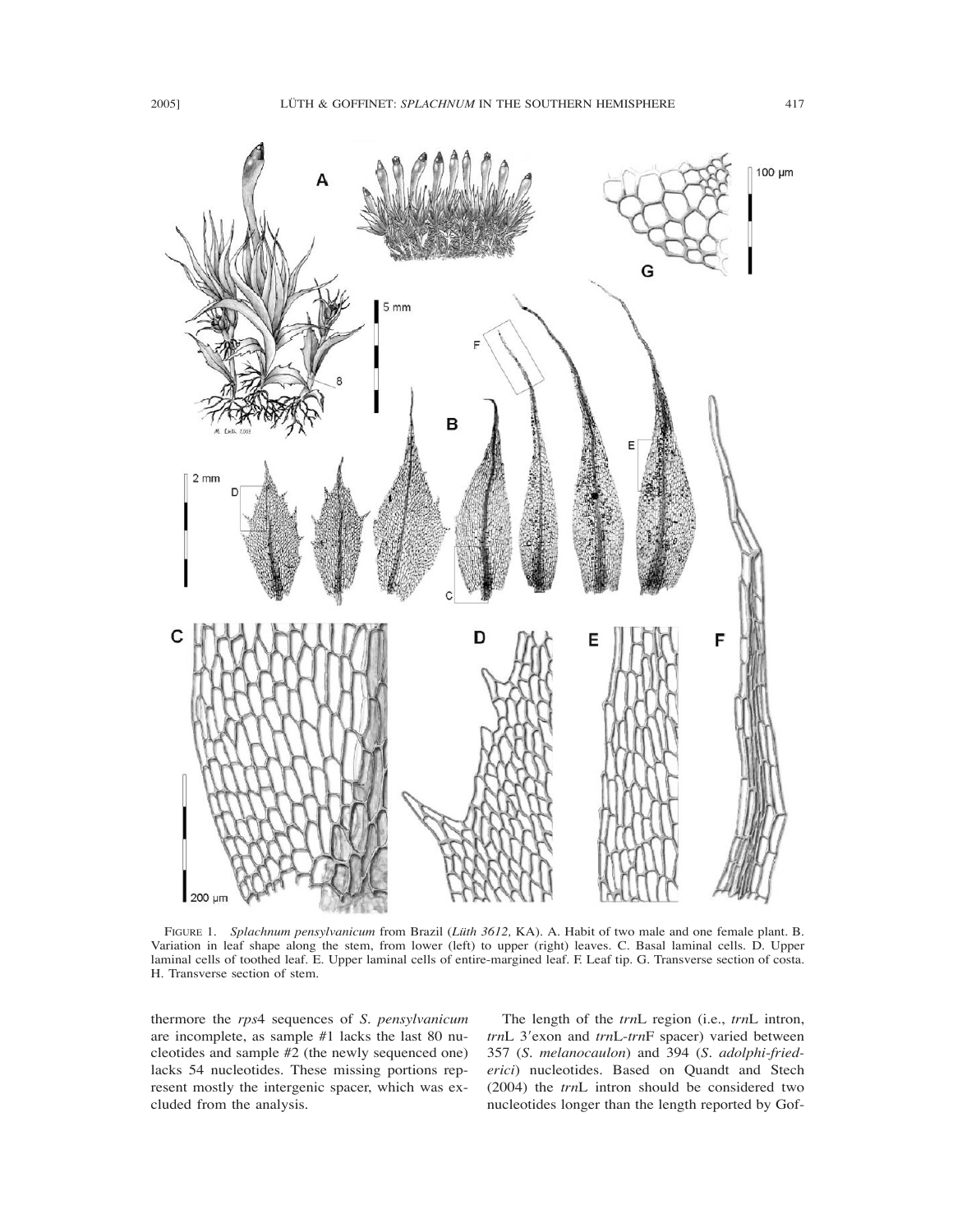

FIGURE 2. *Splachnum pensylvanicum* from Brazil (*Luth* 3612, KA). A. Young (left) and mature (right) moist sporophyte. B. Dry and old sporophyte, with dehisced operculum and calyptra. C. Exothecial cells of operculum, showing incrassate cell corners. D. Peristome teeth. E. Exothecial cells of urn. F. Stoma. G. Male plant with perigonium. H. Perigonial bract. I. Antheridia and paraphyses.

finet et al. (2004). Insertions of gaps to preserve positional homology of the intron sequence resulted in a matrix of 306 characters. The *rps*4 were all, except as noted for those of *S. pensylvanicum*, 570 nucleotides long. The combined *trn*L-*trn*F/*rps*4 gene matrix included 11 exemplars and 980 characters. A single 12 bp-region of ambiguous homology within the P6a loop was excluded, and hence 968 were retained for the phylogenetic analysis. The sequences obtained for the second specimen of *S. pensylvanicum* (#2 in Fig. 3) from New York

were identical to those reported earlier (Goffinet et al. 2004), which is not surprising considering that both specimens were collected in two peatlands close to one another. The sequence derived from the specimen from Brazil differs from those of North American populations of *S. pensylvanicum* in the length (389 nts versus 381 in *S. pensylvanicum*) and the primary nucleotide sequences (at least one transition) of the *trn*L intron, as well as by four point mutations (two transitions and two transversions) in the *rps*4 gene. The increase in length of